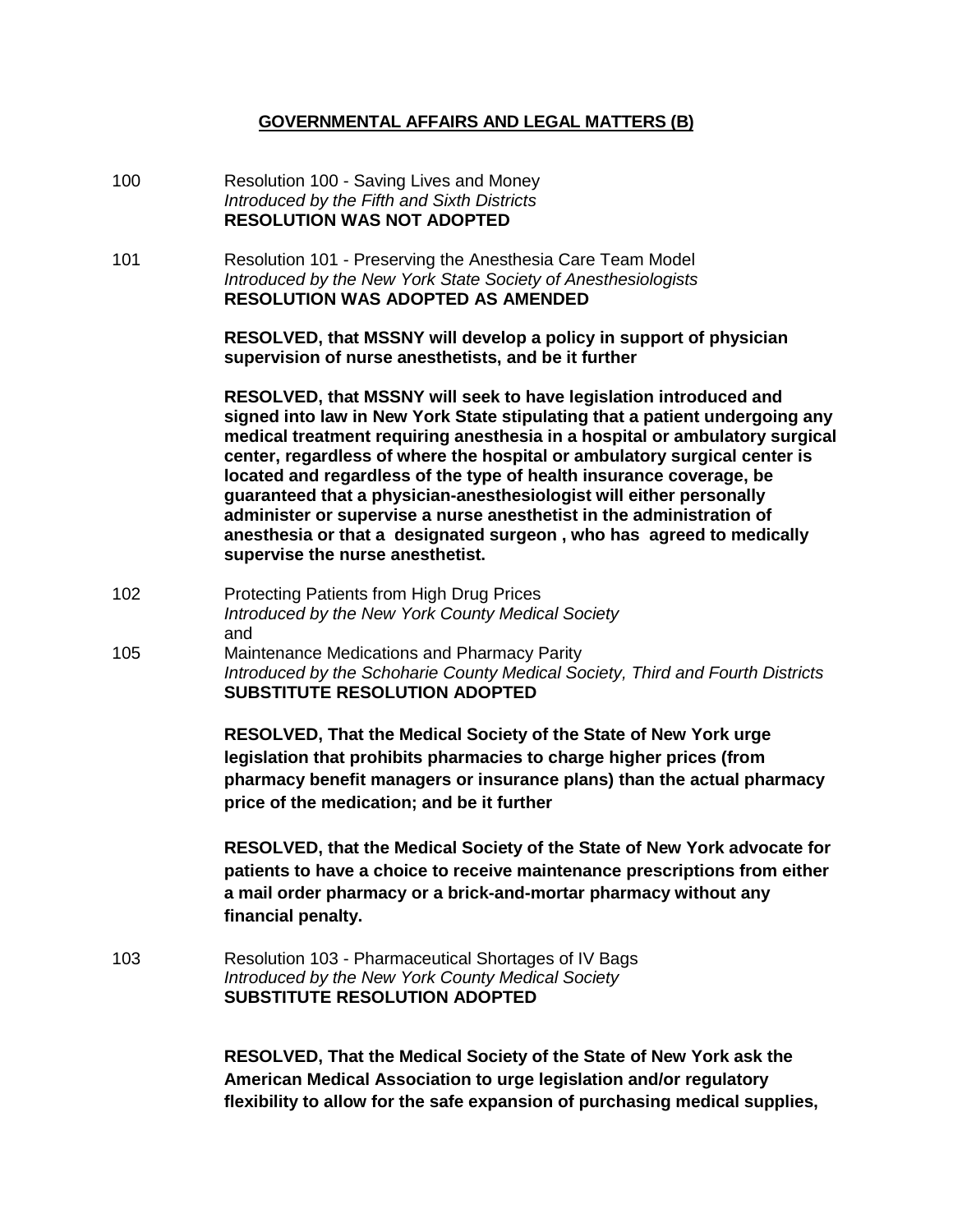**equipment and pharmaceuticals from various countries abroad at a time of shortage.**

104 Resolution 104 - Covered Drugs during Insurance Enrollment Year Introduced by the New York County Medical Society **RESOLUTION WAS ADOPTED AS AMENDED**

> **RESOLVED, That the Medical Society of the State of New York urge the American Medical Association to ask for federal legislation or regulation, whereby Medicare plans and HMO plans would not be permitted to change the covered drugs during the enrollment year; and be it further**

> **RESOLVED, That the Medical Society of the State of New York seek legislation or regulation, whereby Pharmacy Benefit Managers (PBMs) and large pharmacy systems would not be permitted to ask prescribers to change prescriptions during the year unless there were medical evidence that the change would benefit the patient;**

**RESOLVED, That the Medical Society of the State of New York ask for legislation or regulation whereby, during the enrollment year, no required changes would be imposed on prescribers (such as a change from brand to generic, or a change from brand to another brand).**

106 Resolution 106 - Restricting Faxes from Pharmacy Benefit Managers Introduced by the New York County Medical Society **RESOLUTION WAS ADOPTED AS AMENDED**

> **RESOLVED, That the Medical Society of the State of New York ask the American Medical Association to support limiting the use of faxes by Pharmacy Benefit Managers (PBMs) and large pharmacy systems (such as Express Scripts, OptumRx, Humana) sent to physicians;**

> **RESOLVED, That the Medical Society of the State of New York be committed to the goal of finding cost effective strategies for physicians and suggests that the American Medical Association work with the Medical Society of the State of New York to convene a work group of stakeholders, including physicians, health plans associations, health insurers, large pharmacy systems and their pharmaceutical benefit managers to develop cost effective alternatives to contact physicians for prescriptions and requests for prior authorization electronically, rather than by fax, whenever possible.**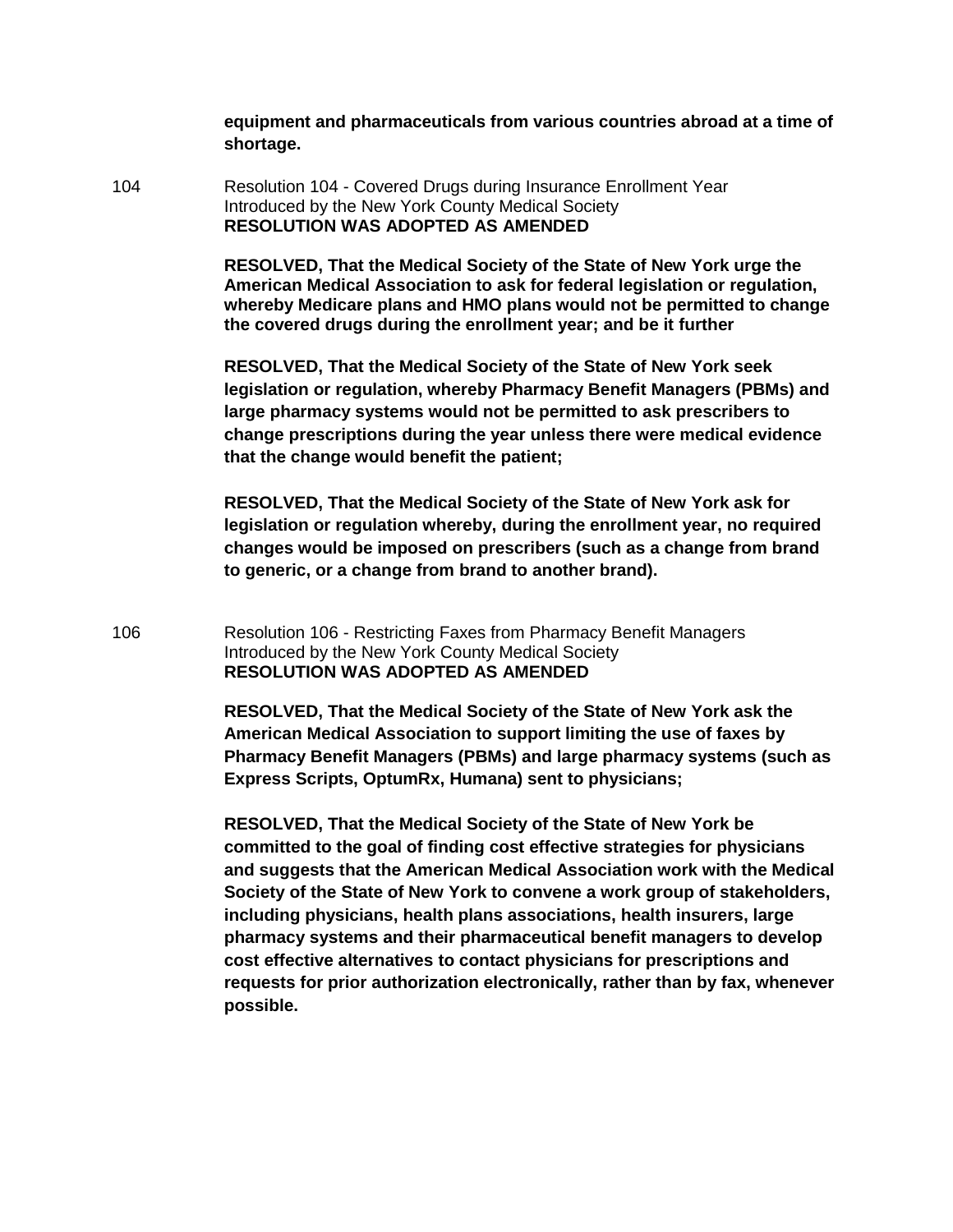107 Resolution 107 - Workforce Development for Addiction Treatment by Physicians *Introduced by the* New York Society of Addiction Medicine

#### **RESOLVED, that MSSNY support the use of State funding to establish and to support addiction medicine fellowships in New York State.**

108 Resolution 108 - Board Certification Participation in Insurance Plans *Introduced by the Suffolk County Medical Society* **RESOLUTION ADOPTED**

> **Resolved, That MSSNY support legislation or regulation that allows physicians who complete their residency and are candidates for board certification according to their respective specialty NOT be denied participation in insurance plans based on board certification alone.**

109 Resolution 109 - Comprehensive Minimal Facility Security Standards *Introduced by the Suffolk County Medical Society*

## **RESOLVED, That the Medical Society of the State of New York reaffirm policy 315.992- "Violence Against Physicians, Health Care workers and Others"; and be it further**

#### **315.992 Violence Against Physicians, Health Care Workers and Others**:

MSSNY will work with the New York State Society of Internal Medicine and other recognized specialty societies, to formulate, within current budgetary constraints, a public and professional awareness campaign in response to the recent trends towards violence against physicians and other health care workers in the performance of their duties. MSSNY shall condemn, without exception, the violence or threat of violence to physicians, health care workers and other individuals who are practicing according to their conscience, and in compliance with the law. (HOD 1999-202; Reaffirmed Council 11/13/03; Reaffirmed HOD 2013)

**RESOLVED, That the Medical Society of the State of New York advocate for appropriate minimal facility security standards for all New York State licensed hospitals be developed by a broad based professional advisory panel.**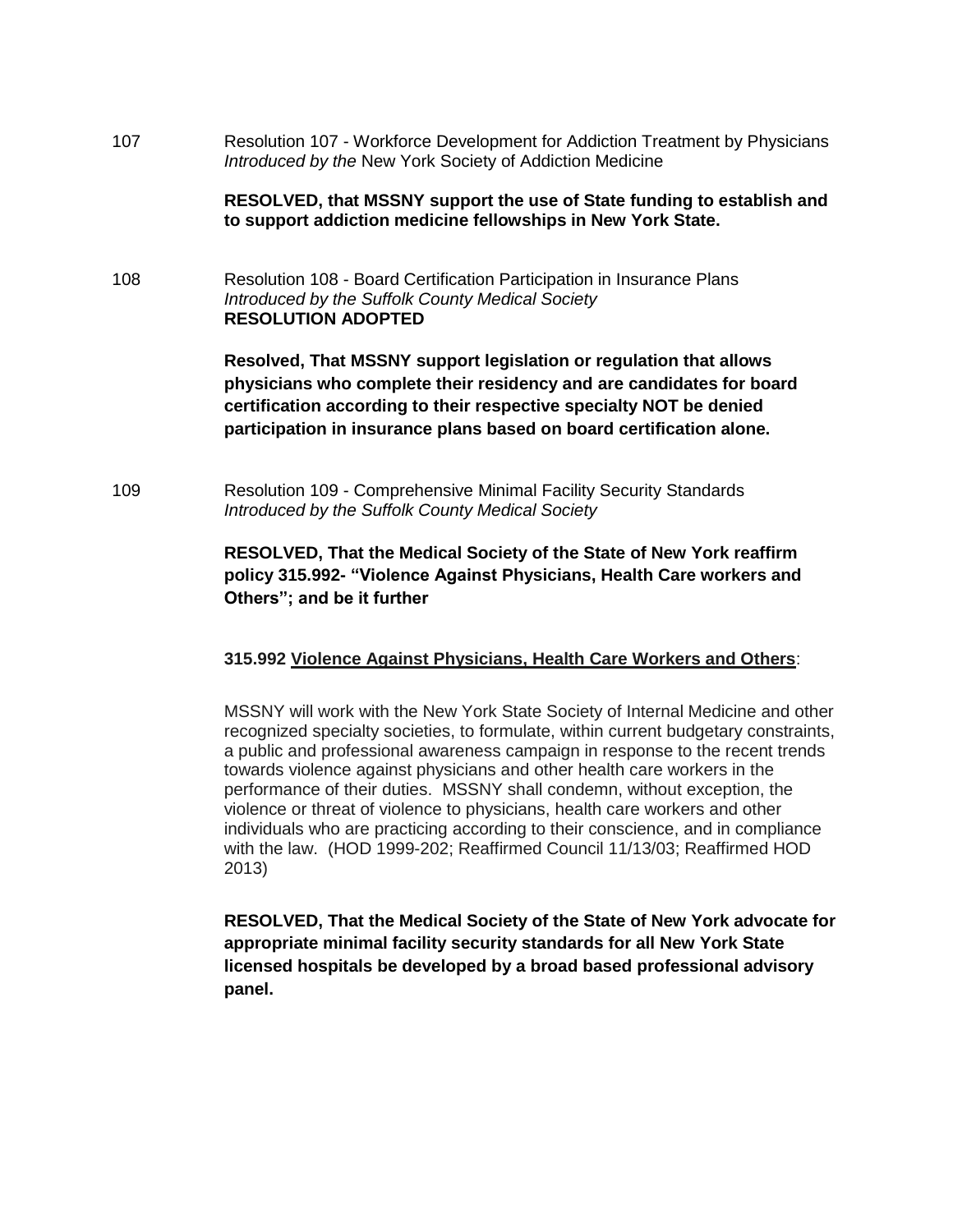110 Resolution 110 - NYS DOH Employment of Immediate Jeopardy For Surgical Attire *Introduced by the Suffolk County Medical Society*

> **RESOLVED, That the Medical Society of the State of New York urge the New York State Department of Health to reconsider its use of Immediate Jeopardy in alleged instances of lack of "proper" surgical attire.**

**RESOLVED, that the Medical Society of the State of New York advocate to use measures by the New York State Department of Health that are less disruptive to ensure compliance with policies set forth by a hospital.**

111 Resolution 111 - Opposition to Medicaid Work Requirements *Introduced by the Suffolk County Medical Society*

> **RESOLVED, that MSSNY oppose instituting work requirements on Medicaid eligibles due to its uncertain health implications, and be it further**

**RESOLVED, That MSSNY urge our American Medical Association to reaffirm AMA policy H-290.961.**

112 Resolution 112 - Oppose Medicaid Eligibility Lockout *Introduced by the Suffolk County Medical Society* **RESOLUTION ADOPTED**

> **RESOLVED, that MSSNY oppose 'lock-out' provisions that exclude Medicaid eligibles for lengthy periods merely for failing to meet paperwork burdens, and support provisions that permit them to reapply; and be it further**

> **RESOLVED, that MSSNY introduce to the AMA a resolution to oppose 'lock-out' provisions that exclude Medicaid eligibles for lengthy periods merely for failing to meet paperwork burdens, and support provisions that permit them to reapply.**

113 Expanded Clinical Roles for Medical Assistants in New York State *Introduced by the Nassau County Medical Society* **EXISTING POLICY RE-AFFIRMED**

**115.984 Expanded Clinical Roles for Medical Assistants in New York State**

MSSNY will work with New York State approved medical assistant teaching programs to develop suitable rules defining clinical work guidelines that can be incorporated into current New York State regulations. (HOD 2017-105)